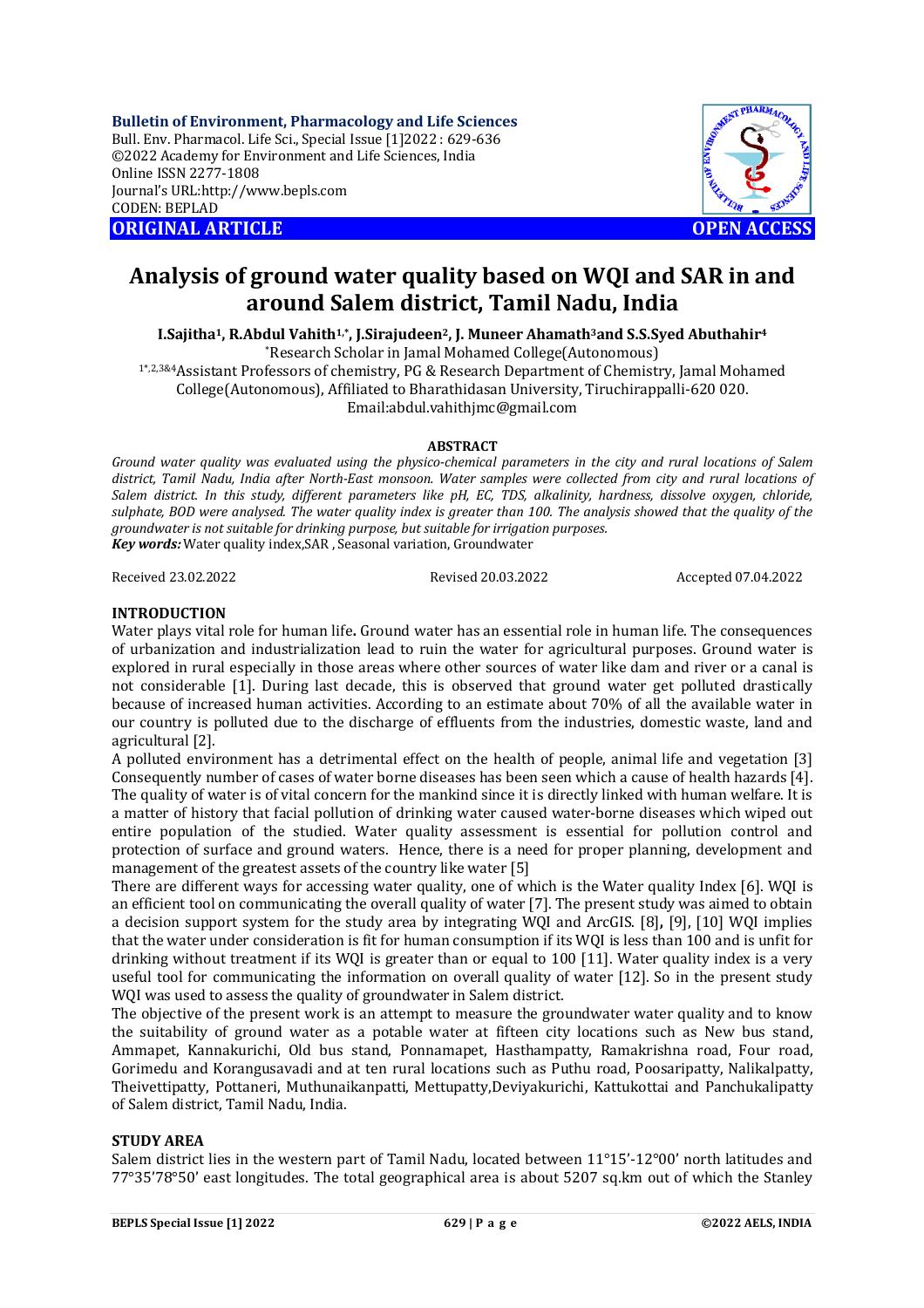reservoir covers an area of about 164.5 sq.km. The study area is bounded by the districts Dharmapuri in the north, Namakkal in the south, Erode in the west and South Arcot in the east.

The district has a maximum and minimum temperature of  $40^{\circ}$ C and 13 $^{\circ}$ C. The rivers Cauvery, Vashista Nadhi, Swedha Nadhi, Sarabhanga Nadhi and Thirumanimuthar flow in the district. The topography of this district is hilly terrain with undulating plain terrain. The western, central and southern parts of the district is covered by undulated plains, and eastern and northern parts with hills. Important hills in the district are Shevaroys, Kalrayan, Pachamalai, Palamalai and Chitteri hills. The highest peak of this district is Solaikarudu in Shevaroys hills. The mean sea level of this place is 1649m.

The climatic condition of this district has been sub-tropical with a moderate humidity and temperature. The district experiences hot climate from March to June but it would be pleasant from November to February. The district receives rainfall from both northeast and southwest monsoon. The maximum rainfall was received from northeast monsoon (October-December). The average annual rainfall of the district is 979.65mm.



Figure 1. Location of study area

Table: 1 The ground water samples were collected from the Salem district during the month of October 2020–April 2021

| S.No            | <b>Sampling Stations</b> | S.No            | <b>Sampling Stations</b> | S.No            | <b>Sampling Stations</b> |
|-----------------|--------------------------|-----------------|--------------------------|-----------------|--------------------------|
| S <sub>1</sub>  | Kannakurichi             | S <sub>11</sub> | Omalur                   | S <sub>21</sub> | Muthunaikanpatti         |
| S <sub>2</sub>  | Ponnamapet               | S <sub>12</sub> | Taramangalam             | S <sub>22</sub> | Mettupatty               |
| S <sub>3</sub>  | New bus stand            | S <sub>13</sub> | Attayampatti             | S <sub>23</sub> | Panchukalipatty          |
| S4              | Ammapet                  | S <sub>14</sub> | Kottamettupatti          |                 |                          |
| S <sub>5</sub>  | Old bus stand            | S <sub>15</sub> | Salem junction           |                 |                          |
| S6              | Hasthampatty             | S <sub>16</sub> | Puthu road               |                 |                          |
| S7              | Ramakrishna road,        | S <sub>17</sub> | Poosaripatty             |                 |                          |
| S <sub>8</sub>  | Four road                | S <sub>18</sub> | Nalikalpatty             |                 |                          |
| S <sub>9</sub>  | Gorimedu                 | S <sub>19</sub> | Theivettipatty           |                 |                          |
| S <sub>10</sub> | Korangusavadi            | S <sub>20</sub> | Pottaneri                |                 |                          |

# **MATERIAL AND METHODS**

Twenty-three samples were collected in the study area spread over Salem districts of Tamilnadu. The parameters analysis for the groundwater samples were performed during Rainy, winter and summer seasons. Analysis of physicochemical parameters such as pH, Electrical Conductivity (EC), Total Dissolved Solids (TDS), Total Hardness (TH), Carbonate (CO3), Bicarbonate (HCO3), Chloride (Cl), Fluoride (F), Nitrate (NO3), Phosphate (PO4), Sulphate (SO4), Sodium (Na), Potassium (K), Calcium (Ca), Magnesium (Mg), Dissolved Oxygen (DO), Biochemical Oxygen Demand (BOD) and Chemical Oxygen Demand (COD) were carried out to assess the groundwater quality.

# **Sample Collection**

The samples were collected in polyethylene bottles (2.0 litres capacity) which have been thoroughly washed, filled with distilled water and then taken to the sampling site. The bottles were emptied and rinsed several times with the water to be collected. Also, the sample bottles were partially filled with the collected water and vigorously shaken to note the odour. The sample bottles were tightly covered immediately after collection and the temperature taken. They were then stored in a refrigerator at  $4^{\circ}$ C to slow down bacterial and chemical reaction rates. All the parameters were analyzed using standard procedure of APHA [13].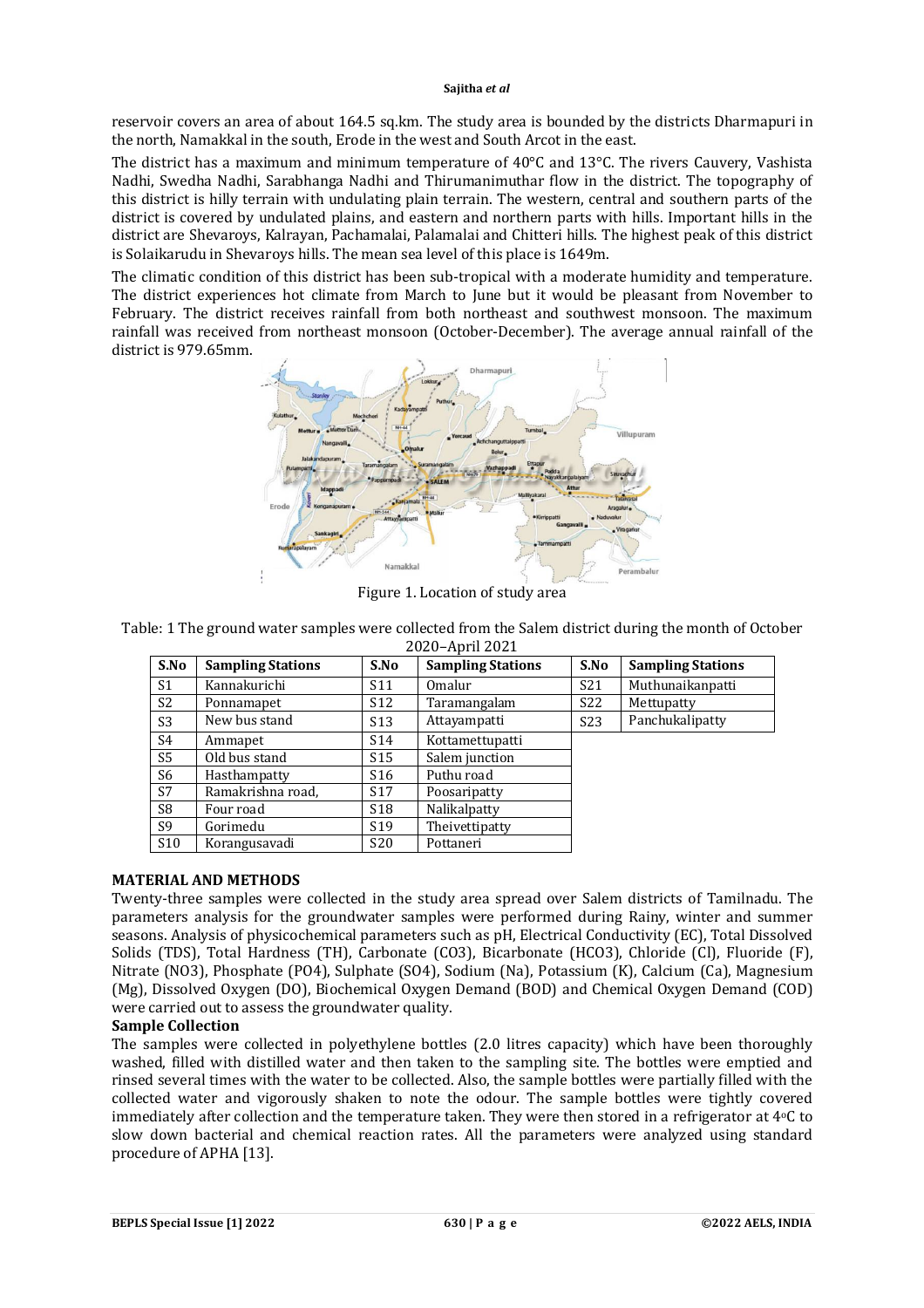### **RESULT AND DISCUSSION**

Table: 2 Mean values of Physico-Chemical and Heavy metal concentrations of groundwatercol0lected in the Rainy Season (November 2020)

| S no           | pH  | EC   | <b>TDS</b> | DO             | <b>BOD</b>     | <b>COD</b> | <b>SO4</b> | CO <sub>3</sub> | HCO3 | NO <sub>3</sub> | PO <sub>4</sub> | TH  | Ca    | Mα    | Na    | K   | <b>CI</b> | F    |
|----------------|-----|------|------------|----------------|----------------|------------|------------|-----------------|------|-----------------|-----------------|-----|-------|-------|-------|-----|-----------|------|
| $\mathbf{1}$   | 8   | 1003 | 665        | 10             | 8              | 41         | 602        | ND              | 239  | 32              | 0.22            | 500 | 297.3 | 181.3 | 153.7 | 160 | 707       | 1.96 |
| 2              | 8.2 | 1373 | 866        | 10             | $\mathbf Q$    | 44         | 591        | ND              | 331  | 33              | 0.18            | 567 | 208.3 | 151.7 | 141.7 | 153 | 856       | 1.83 |
| 3              | 8   | 1536 | 881        | 10             | 6              | 39         | 592        | ND              | 150  | 42              | 0.18            | 502 | 214.7 | 165.7 | 145   | 163 | 193       | 1.93 |
| $\overline{4}$ | 83  | 1926 | 772        | 9              | 10             | 48         | 608        | ND              | 168  | 37              | 0.19            | 507 | 201   | 176.7 | 134   | 153 | 137       | 2.8  |
| 5              | 8.7 | 1096 | 626        | 9              | 9              | 41         | 616        | <b>ND</b>       | 305  | 40              | 0.17            | 484 | 215   | 157   | 146.3 | 130 | 157       | 1.81 |
| 6              | 8.4 | 1456 | 617        | 6              | 12             | 38         | 571        | <b>ND</b>       | 307  | 41              | 0.19            | 485 | 193.7 | 165   | 133.7 | 153 | 115       | 1.65 |
| 7              | 8.4 | 1580 | 826        | 6              | 6              | 45         | 581        | <b>ND</b>       | 205  | 43              | 0.2             | 485 | 189.3 | 160   | 151   | 170 | 476       | 1.82 |
| 8              | 8.1 | 1353 | 663        | 9              | 8              | 46         | 612        | <b>ND</b>       | 457  | 41              | 0.21            | 486 | 191.3 | 154   | 150   | 157 | 167       | 1.62 |
| 9              | 8.3 | 1073 | 816        | 9              | 8              | 32         | 595        | ND              | 372  | 46              | 0.18            | 489 | 203   | 153   | 134.3 | 150 | 308       | 2.4  |
| 10             | 8.1 | 1100 | 617        | $\tau$         | 10             | 33         | 616        | <b>ND</b>       | 353  | 57              | 0.2             | 534 | 202.3 | 169.3 | 161.7 | 147 | 213       | 1.97 |
| 11             | 6.6 | 1573 | 770        | 9              | 8              | 42         | 586        | ND              | 329  | 44              | 0.19            | 519 | 202.7 | 166.3 | 152   | 158 | 226       | 1.5  |
| 12             | 8   | 924  | 762        | 8              | 10             | 38         | 600        | ND              | 246  | 49              | 0.19            | 480 | 202.7 | 157   | 135   | 130 | 168       | 2.4  |
| 13             | 8.7 | 1640 | 894        | 8              | 15             | 45         | 591        | <b>ND</b>       | 646  | 32              | 0.23            | 486 | 207   | 149   | 148.7 | 133 | 213       | 1.75 |
| 14             | 8.3 | 1216 | 693        | 6              | 9              | 45         | 610        | ND              | 302  | 38              | 0.8             | 487 | 189   | 151.7 | 162   | 153 | 406       | 1.39 |
| 15             | 7.9 | 1496 | 603        | 8              | 10             | 39         | 573        | <b>ND</b>       | 435  | 42              | 0.24            | 457 | 198.7 | 150.7 | 135.7 | 150 | 115       | 2.32 |
| 16             | 8   | 1603 | 839        | 8              | 9              | 41         | 597        | <b>ND</b>       | 896  | 49              | 0.18            | 480 | 203.3 | 161.7 | 146   | 167 | 99        | 2.41 |
| 17             | 8   | 1430 | 909        | $\tau$         | 11             | 49         | 570        | ND              | 386  | 48              | 0.17            | 468 | 190   | 160   | 163   | 140 | 77        | 2.12 |
| 18             | 8   | 2016 | 724        | 10             | 10             | 44         | 586        | <b>ND</b>       | 459  | 45              | 0.19            | 474 | 196   | 162.3 | 154.7 | 147 | 232       | 2.39 |
| 19             | 7.9 | 1100 | 846        | 10             | 13             | 48         | 571        | ND              | 225  | 50              | 0.18            | 480 | 212.7 | 169.7 | 166.7 | 147 | 106       | 2.52 |
| 20             | 7.7 | 1123 | 726        | $\overline{7}$ | $\mathbf{Q}$   | 39         | 603        | ND              | 225  | 32              | 0.18            | 501 | 296   | 186.7 | 162.3 | 147 | 64        | 2.62 |
| 21             | 8   | 1053 | 930        | $\tau$         | $\overline{7}$ | 43         | 582        | <b>ND</b>       | 239  | 48              | 0.18            | 503 | 286   | 182   | 145.7 | 143 | 172       | 2.69 |
| 22             | 8.2 | 1240 | 693        | 11             | 10             | 44         | 605        | ND              | 331  | 35              | 0.17            | 518 | 300   | 185   | 156.3 | 142 | 347       | 2.81 |
| 23             | 7.7 | 1056 | 603        | 11             | $\overline{7}$ | 47         | 561        | ND              | 150  | 49              | 0.19            | 490 | 214.7 | 156.7 | 145   | 163 | 192       | 1.93 |

## **Table: 3 Mean values of Physico-Chemical and Heavy metal concentrations of groundwater collected in the Winter Season (January 2021)**

|        | v   |      |            |                 |            |            |                 |                 |      |                 |            |     |       |       |       |     |           |      |
|--------|-----|------|------------|-----------------|------------|------------|-----------------|-----------------|------|-----------------|------------|-----|-------|-------|-------|-----|-----------|------|
| $S$ No | pН  | EC   | <b>TDS</b> | DO              | <b>BOD</b> | <b>COD</b> | SO <sub>4</sub> | CO <sub>3</sub> | HCO3 | NO <sub>3</sub> | <b>PO4</b> | TH  | Ca    | Mε    | Na    | K   | <b>CI</b> | F    |
| -1     | 8.2 | 945  | 2133       | $\tau$          | 16         | 57         | 585             | ND              | 233  | 46              | 0.08       | 528 | 267   | 154.7 | 151.3 | 257 | 607       | 2.22 |
| 2      | 8.1 | 1246 | 968        | $\tau$          | 20         | 49         | 571             | ND              | 274  | 49              | 0.27       | 541 | 261   | 145.7 | 187   | 233 | 159       | 2.18 |
| 3      | 7.9 | 1176 | 886        | 6               | 18         | 53         | 584             | ND.             | 263  | 49              | 0.22       | 539 | 249.7 | 146   | 157.7 | 167 | 158       | 2.68 |
| 4      | 7.8 | 1046 | 800        | 8               | 18         | 48         | 600             | <b>ND</b>       | 242  | 63              | 0.21       | 533 | 246   | 152   | 174.7 | 163 | 124       | 2.36 |
| 5      | 7.8 | 1060 | 766        | 8               | 18         | 41         | 577             | <b>ND</b>       | 208  | 48              | 0.19       | 536 | 254.3 | 147   | 157.3 | 210 | 135       | 2.32 |
| 6      | 7.7 | 1650 | 936        | 6               | 16         | 38         | 616             | <b>ND</b>       | 146  | 66              | 0.09       | 543 | 302   | 183   | 137.1 | 223 | 91        | 2.7  |
| $\tau$ | 7.7 | 1663 | 1054       | $7\phantom{.0}$ | 15         | 41         | 612             | <b>ND</b>       | 157  | 48              | 0.1        | 522 | 258.7 | 171   | 160   | 167 | 161       | 2.8  |
| 8      | 7.9 | 1586 | 1063       | $\tau$          | 15         | 42         | 600             | <b>ND</b>       | 258  | 43              | 0.11       | 533 | 286.7 | 174.4 | 172.7 | 227 | 207       | 1.93 |
| 9      | 7.9 | 623  | 1092       | 6               | 16         | 48         | 574             | ND              | 178  | 63              | 0.25       | 523 | 287   | 158   | 165.7 | 214 | 531       | 1.97 |
| 10     | 7.6 | 1210 | 824        | 6               | 14         | 48         | 577             | ND              | 131  | 59              | 0.14       | 522 | 274   | 173.7 | 173   | 230 | 132       | 1.89 |
| 11     | 7.9 | 1100 | 724        | 10              | 11         | 39         | 573             | <b>ND</b>       | 225  | 42              | 0.24       | 457 | 198.7 | 150.7 | 135.7 | 150 | 115       | 2.32 |
| 12     | 8   | 1123 | 846        | 10              | 10         | 46         | 597             | ND              | 225  | 49              | 0.18       | 480 | 203.3 | 161.7 | 146   | 167 | 99        | 2.4  |
| 13     | 8   | 1053 | 726        | 10              | 13         | 50         | 570             | ND              | 239  | 48              | 0.17       | 462 | 190   | 160   | 163   | 140 | 77        | 2.12 |
| 14     | 8   | 1245 | 930        | 9               | 9          | 41         | 586             | ND              | 331  | 45              | 0.19       | 475 | 196   | 162.3 | 154.7 | 147 | 232       | 2.39 |
| 15     | 7.9 | 1056 | 693        | 9               | $\tau$     | 44         | 571             | <b>ND</b>       | 150  | 50              | 0.18       | 482 | 211.7 | 169.7 | 166.7 | 147 | 106       | 2.52 |
| 16     | 7.9 | 1296 | 1400       | $\tau$          | 19         | 55         | 601             | ND              | 318  | 39              | 0.24       | 542 | 243.3 | 141.3 | 168.3 | 230 | 368       | 1.97 |
| 17     | 8   | 1456 | 1011       | $\overline{7}$  | 18         | 45         | 600             | ND              | 156  | 59              | 0.15       | 545 | 248   | 144.3 | 153   | 187 | 147       | 2.11 |
| 18     | 7.9 | 1456 | 1090       | $7\phantom{.0}$ | 22         | 50         | 596             | ND.             | 336  | 55              | 0.2        | 539 | 260.3 | 141   | 214.7 | 197 | 370       | 1.91 |
| 19     | 7.7 | 1954 | 1333       | 8               | 22         | 47         | 592             | <b>ND</b>       | 337  | 56              | 0.24       | 539 | 254   | 139.3 | 144.7 | 186 | 913       | 1.72 |
| 20     | 7.9 | 1656 | 1003       | 6               | 21         | 53         | 583             | ND              | 251  | 38              | 0.17       | 546 | 243.3 | 135.3 | 148.3 | 230 | 141       | 1.88 |
| 21     | 7.9 | 1546 | 888        | $\overline{7}$  | 19         | 46         | 580             | ND.             | 264  | 51              | 0.13       | 547 | 262   | 148   | 215.7 | 170 | 101       | 1.81 |
| 22     | 7.8 | 1015 | 1715       | 6               | 20         | 55         | 596             | ND.             | 409  | 46              | 0.19       | 540 | 264   | 148.3 | 158   | 183 | 187       | 1.81 |
| 23     | 7.9 | 1173 | 1631       | $7\phantom{.0}$ | 20         | 46         | 562             | ND              | 272  | 49              | 0.15       | 553 | 243   | 154   | 341   | 250 | 279       | 1.75 |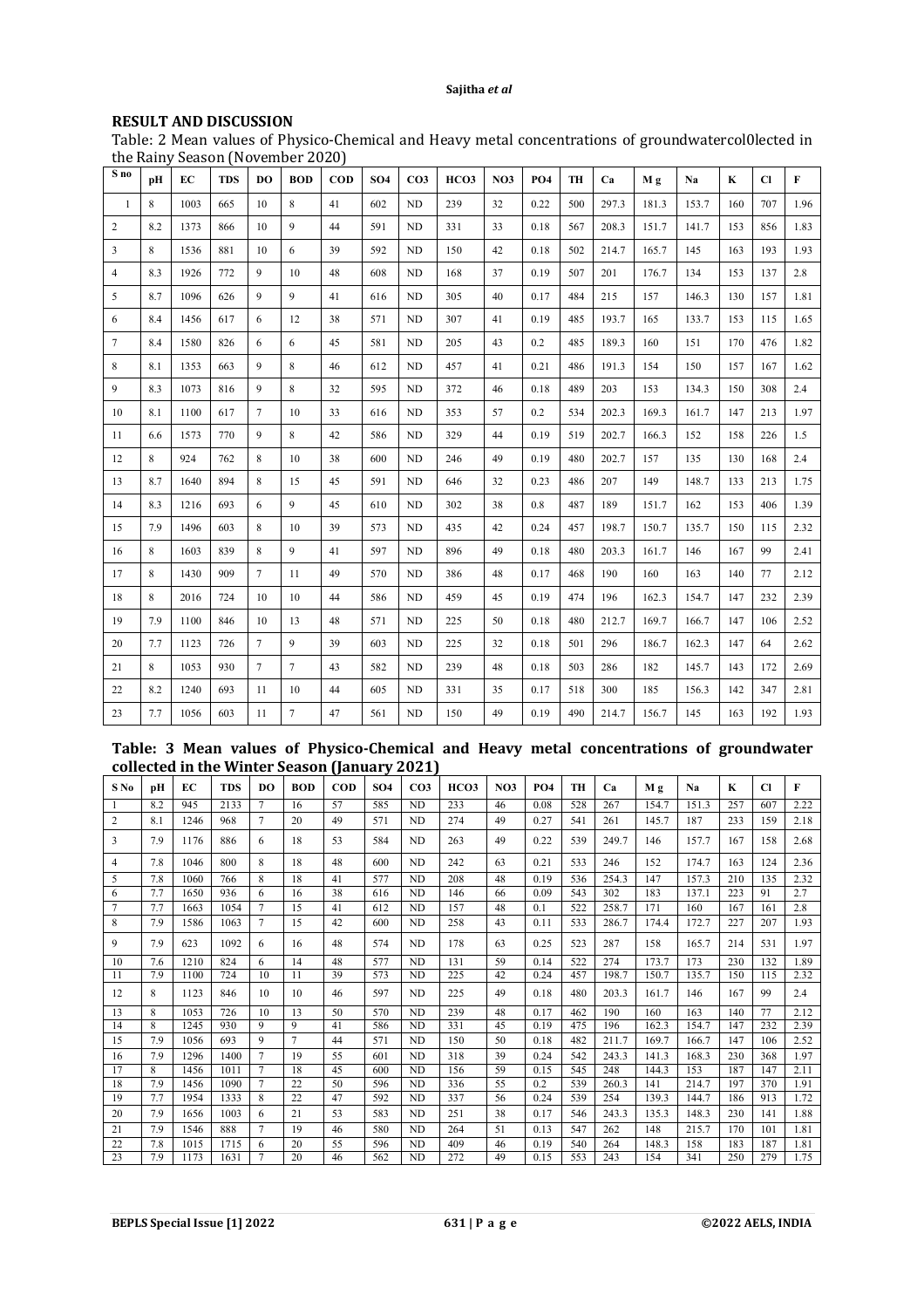|                  |     |      |            |                 |                |            |                 |                 | the Jummer Deason riprir 2021 |                 |            |     |       |       |       |     |     |              |
|------------------|-----|------|------------|-----------------|----------------|------------|-----------------|-----------------|-------------------------------|-----------------|------------|-----|-------|-------|-------|-----|-----|--------------|
| S s.no           | pН  | EС   | <b>TDS</b> | DO.             | <b>BOD</b>     | <b>COD</b> | SO <sub>4</sub> | CO <sub>3</sub> | HCO3                          | NO <sub>3</sub> | <b>PO4</b> | TH  | Ca    | Mg    | Na    | K   | Cl  | $\mathbf{F}$ |
| $\mathbf{1}$     | 7.6 | 933  | 768        | $\overline{4}$  | $\overline{4}$ | 23         | 582             | ND              | 419                           | 41              | 0.15       | 506 | 215.7 | 167   | 181.7 | 153 | 335 | 2.52         |
| $\overline{2}$   | 7.8 | 1320 | 755        | 5               | 10             | 33         | 602             | $\rm ND$        | 325                           | 21              | 0.17       | 483 | 256.3 | 175   | 219.3 | 143 | 120 | 2.42         |
| $\mathbf{3}$     | 7.9 | 2440 | 1128       | $\overline{4}$  | 17             | 35         | 584             | ND              | 658                           | 33              | 0.21       | 498 | 301   | 188   | 140.7 | 124 | 311 | 3.15         |
| $\overline{4}$   | 7.7 | 1146 | 714        | 6               | 6              | 18         | 597             | ND              | 619                           | 52              | 0.15       | 491 | 213.3 | 156.7 | 312.4 | 147 | 532 | 2.57         |
| 5                | 7.6 | 1493 | 750        | 5               | $\overline{4}$ | 20         | 588             | ND              | 375                           | 37              | 0.19       | 490 | 240   | 186   | 191.3 | 147 | 132 | 2.57         |
| $\sqrt{6}$       | 7.9 | 1410 | 787        | 5               | $\overline{4}$ | 27         | 583             | ND              | 348                           | 37              | 0.14       | 492 | 197.3 | 167   | 199   | 150 | 133 | 2.42         |
| $\boldsymbol{7}$ | 8.3 | 1573 | 826        | $\,$ 8 $\,$     | 8              | 38         | 581             | ND              | 646                           | 43              | 0.2        | 485 | 189.3 | 160   | 151   | 170 | 476 | 1.82         |
| $\,$ 8 $\,$      | 8.1 | 924  | 663        | $7\phantom{.0}$ | 10             | 45         | 612             | ND              | 302                           | 41              | 0.21       | 486 | 191.3 | 154.7 | 150   | 157 | 167 | 1.6          |
| $\overline{9}$   | 6.6 | 1640 | 816        | 10              | $\,$ 8 $\,$    | 45         | 595             | ND              | 435                           | 46              | 0.18       | 489 | 203   | 153   | 134.3 | 150 | 308 | 2.4          |
| $10\,$           | 7.9 | 1260 | 737        | $\overline{4}$  | $\tau$         | 20         | 597             | ND              | 480                           | 43              | 0.16       | 506 | 207.3 | 168   | 245.6 | 147 | 526 | 1.58         |
| 11               | 8.6 | 1476 | 713        | $\sqrt{5}$      | 6              | 25         | 610             | $\rm ND$        | 494                           | 25              | 0.17       | 502 | 197.7 | 156.3 | 345.3 | 160 | 182 | 1.6          |
| $12\,$           | 7.8 | 1526 | 788        | 5               | 6              | 19         | 596             | ND              | 551                           | 44              | 0.15       | 512 | 204.7 | 140   | 337.3 | 147 | 200 | 1.98         |
| 13               | 7.7 | 1410 | 1235       | $\sqrt{6}$      | $\overline{4}$ | 11         | 610             | ND              | 990                           | 22              | 0.16       | 513 | 211.3 | 172.2 | 177.3 | 153 | 604 | 1.99         |
| 14               | 8.3 | 1790 | 749        | 5               | 5              | 19         | 597             | <b>ND</b>       | 399                           | 39              | 0.16       | 532 | 213.3 | 170.7 | 358.3 | 187 | 337 | 1.93         |
| 15               | 8.2 | 1383 | 912        | $\tau$          | 6              | 17         | 593             | ND              | 357                           | 46              | 0.27       | 533 | 288.3 | 187.6 | 178.7 | 137 | 179 | 2.68         |
| $16\,$           | 8.1 | 1576 | 963        | 6               | 10             | 28         | 589             | ND              | 481                           | 32              | 0.23       | 508 | 304.7 | 189   | 169.3 | 173 | 242 | 2.97         |
| 17               | 7.9 | 1393 | 1224       | 6               | $10\,$         | 31         | 588             | <b>ND</b>       | 621                           | 38              | 0.23       | 488 | 217.7 | 172   | 174.7 | 160 | 438 | 2.89         |
| 18               | 8.1 | 1580 | 1020       | 6               | 17             | 38         | 603             | ND              | 550                           | 33              | 0.15       | 498 | 298   | 172.3 | 189   | 177 | 202 | 2.71         |
| 19               | 7.6 | 3460 | 770        | 5               | 14             | 25         | 596             | ND              | 363                           | 41              | 0.16       | 482 | 224   | 167.3 | 201.3 | 213 | 856 | 2.3          |
| 20               | 8.3 | 1096 | 665        | $\tau$          | 6              | 38         | 602             | ND              | 205                           | 32              | 0.22       | 500 | 297.3 | 181.3 | 153.7 | 160 | 70  | 1.96         |
| $21\,$           | 8.6 | 1456 | 866        | $\overline{9}$  | 10             | 45         | 591             | $\rm ND$        | 457                           | 33              | 0.16       | 467 | 208.3 | 155.7 | 141.7 | 153 | 856 | 1.83         |
| 22               | 8.7 | 1586 | 881        | 8               | $\mathbf{Q}$   | 46         | 581             | ND              | 372                           | 42              | 0.18       | 502 | 214.7 | 165.7 | 145   | 163 | 195 | 1.93         |
| $23\,$           | 8.4 | 1353 | 772        | 8               | 12             | 32         | 608             | $\rm ND$        | 353                           | 37              | 0.19       | 507 | 201   | 176.7 | 134   | 153 | 137 | 2.8          |

#### Table: 4 Mean values of Physico-Chemical and Heavy metal concentrations of groundwater collected in the Summer Season April 2021

# **Estimation of Water Quality Index (WQI)**

Water Quality index (WQI) is defined as a technique of rating that provides the composite influence of individual water quality parameter on the overall quality of water. It is calculated from the point of view of human consumption. The average means concentration of the ten physico-chemical parameters such as pH, TDS, HCO3, Ca, Mg, TH, SO4, NO3, Cl, Na and F was used for the calculation of WQI. The critical pollution index considered unacceptable is 100 [14].

# **The calculation involves the following steps**

First, the calculation of weightage of i<sup>th</sup> parameter.

Second, the calculation of the quality rating for each of the water quality parameters. Third, the summation of these sub-indices in the overall index. The Weightage of ith Parameter

$$
N_i = k/S_i \qquad (1)
$$

where  $W_i$  is the unit of weightage,  $S_i$  the recommended standard for i<sup>th</sup> parameter (I = 1-6) and k is the constant of proportionality. Individual quality rating is given by the expression,

 $Qi = 100V/Si$  (2)

where Qi is the sub index of i<sup>th</sup> parameter, V is the monitored value of the i<sup>th</sup> parameter in mg/l and S<sub>i</sub> the standard or permissible limit for the i<sup>th</sup> parameter.

The Water Quality Index (WQI) is then calculated as follows [15].

$$
WQI = \sum_{i=1}^{n} (QiWi) / \sum_{i=1}^{n} Wi
$$
 (3)

where,  $Q_i$  is the sub index of  $i<sup>th</sup>$  parameter,

 $W_i$  is the unit weightage for i<sup>th</sup> parameter and n is the number of parameters considered.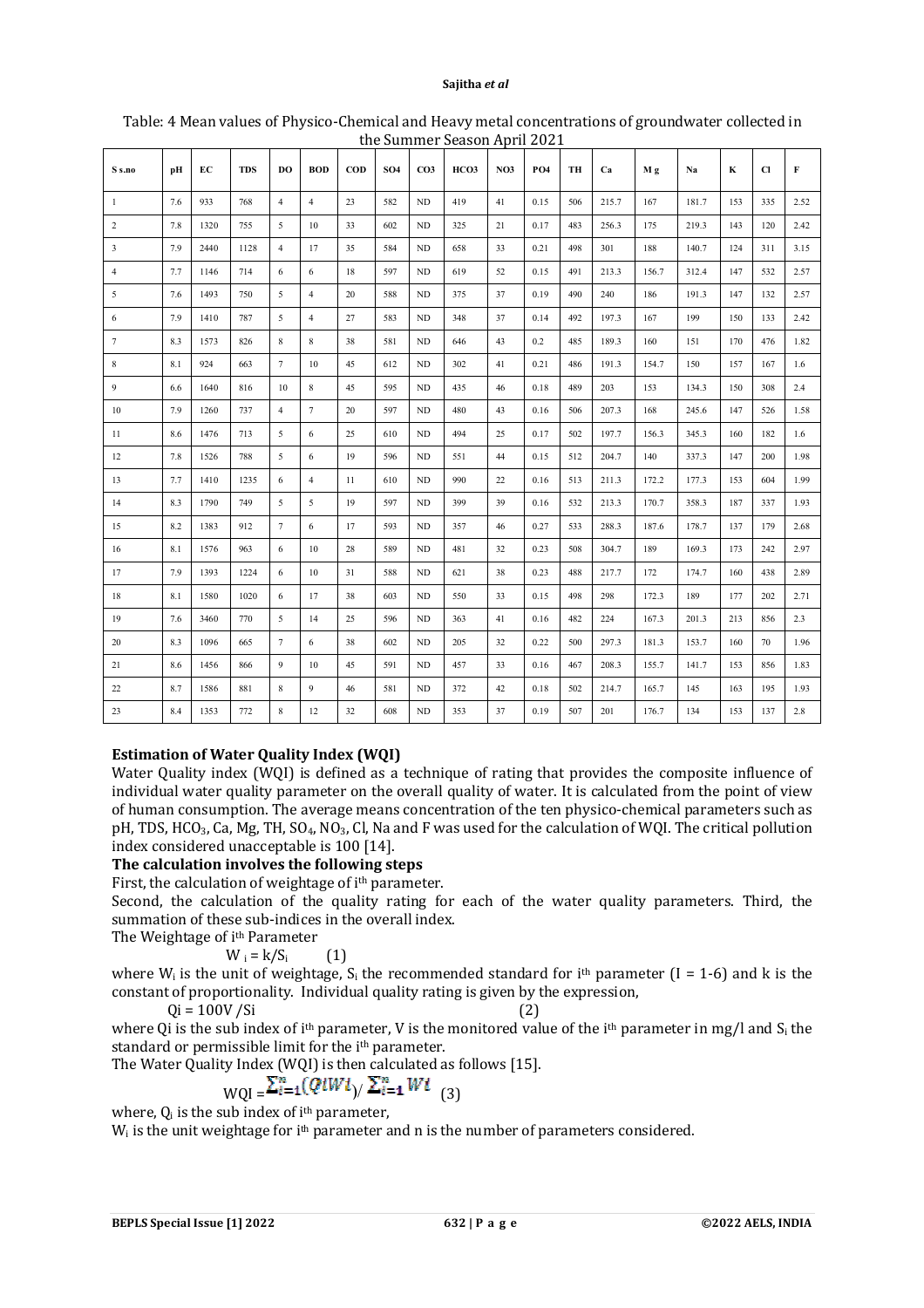|                   | Mean value in | <b>Highest permitted value</b> | Unit weightage |                 |
|-------------------|---------------|--------------------------------|----------------|-----------------|
| <b>Parameters</b> | $ppm(v_i)$    | $(WHO)$ $(si)$                 | $(W_i)$        | Wi<br><b>Qi</b> |
| рH                | 8.1           | 8.5                            | 0.1176         | 9.729           |
| <b>TDS</b>        | 752           | 500                            | 0.002          | 0.248957        |
| TH                | 494           | 500                            | 0.002          | 0.163           |
| Cl                | 241           | 250                            | 0.004          | 0.3196          |
| SO <sub>4</sub>   | 592           | 500                            | 0.002          | 0.196           |
| HCO <sub>3</sub>  | 329           | 240                            | 0.0041         | 0.472           |
| NO <sub>3</sub>   | 42.12         | 50                             | 0.02           | 1.393           |
| Ca                | 217.2         | 100                            | 0.01           | 1.796           |
| Mg                | 223.8         | 150                            | 0.0066         | 0.8225          |
| Na                | 148.19        | 200                            | 0.005          | 0.3059          |
| F                 | 2.13          | 1.5                            | 0.66           | 93.24           |

**Table: 5 The mean values of physico-chemical parameters collected from different stations during Rainy season**

 $WQI =$  $WQI = 11.4$ )/

**Table: 6 The mean values of physico-chemical parameters collected from different stations during Winter season**

| <b>Parameters</b> | Mean value in ppm<br>$(v_i)$ | <b>Highest</b><br>permitted value<br>$(WHO)$ $(s_i)$ | Unit weightage<br>$(W_i)$ | Wi X Qi |
|-------------------|------------------------------|------------------------------------------------------|---------------------------|---------|
| pH                | 7.9                          | 8.5                                                  | 0.1176                    | 9.542   |
| <b>TDS</b>        | 1114.3                       | 500                                                  | 0.002                     | 0.3686  |
| TH                | 524.8                        | 500                                                  | 0.002                     | 0.1736  |
| Cl                | 236.2                        | 250                                                  | 0.004                     | 0.3125  |
| SO <sub>4</sub>   | 586.3                        | 500                                                  | 0.002                     | 0.1939  |
| HCO <sub>3</sub>  | 251.4                        | 240                                                  | 0.0041                    | 0.3609  |
| NO <sub>3</sub>   | 50.2                         | 50                                                   | 0.02                      | 1.6605  |
| Ca                | 248.4                        | 100                                                  | 0.01                      | 2.0542  |
| Mg                | 154.5                        | 150                                                  | 0.0066                    | 0.5678  |
| Na                | 177.8                        | 200                                                  | 0.005                     | 0.7281  |
| F                 | 2.1                          | 1.5                                                  | 0.66                      | 93.24   |

# $WQI = \frac{\sum_{i=1}^{n} (QIWI)}{\sum_{i=1}^{n} WI}$   $WQI = 109.22$

**Table: 7 The mean values of physico-chemical parameters collected from different stations during Summer season**

| <b>Parameters</b> | Mean value in<br>$ppm(v_i)$ | <b>Highest</b><br>permitted value (WHO) $(s_i)$ | Unit weightage<br>$(W_i)$ | Wi X Oi |
|-------------------|-----------------------------|-------------------------------------------------|---------------------------|---------|
| рH                | 8                           | 8.5                                             | 0.1176                    | 9.411   |
| <b>TDS</b>        | 829.8                       | 500                                             | 0.002                     | 0.2744  |
| TH                | 497.6                       | 500                                             | 0.002                     | 0.1646  |
| <b>Cl</b>         | 312.4                       | 250                                             | 0.004                     | 0.4133  |
| SO <sub>4</sub>   | 594.9                       | 500                                             | 0.002                     | 0.1967  |
| HCO <sub>3</sub>  | 455.0                       | 240                                             | 0.0041                    | 0.6532  |
| NO <sub>3</sub>   | 37.6                        | 50                                              | 0.02                      | 1.6538  |
| Ca                | 228.2                       | 100                                             | 0.01                      | 1.8871  |
| Mg                | 157                         | 150                                             | 0.0066                    | 0.5513  |
| Na                | 149.2                       | 200                                             | 0.005                     | 0.4134  |
| F                 | 2.1                         | 1.5                                             | 0.66                      | 93.24   |

# $WQI = \frac{\sum_{i=1}^{n} (QIWI)}{\sum_{i=1}^{n} WI}$   $WQI = 123.8$

**Table: 8 Status Categories of WQI**

| WQI       | <b>Quality of Water</b>             |
|-----------|-------------------------------------|
| $0 - 25$  | Very Good                           |
| $26 - 50$ | Good                                |
| 51-75     | Poor                                |
| Above 75  | Very Poor (Unsuitable for Drinking) |

In our study, the Water Quality Index obtained for monsoon season has been tabulated (Table: 4). The computed WQI value of rainy season is 111.4.This value is found to be above 75 as per WQI (Table: 7) which shows the nature of the water quality of the areas during three monsoon seasons seems to be very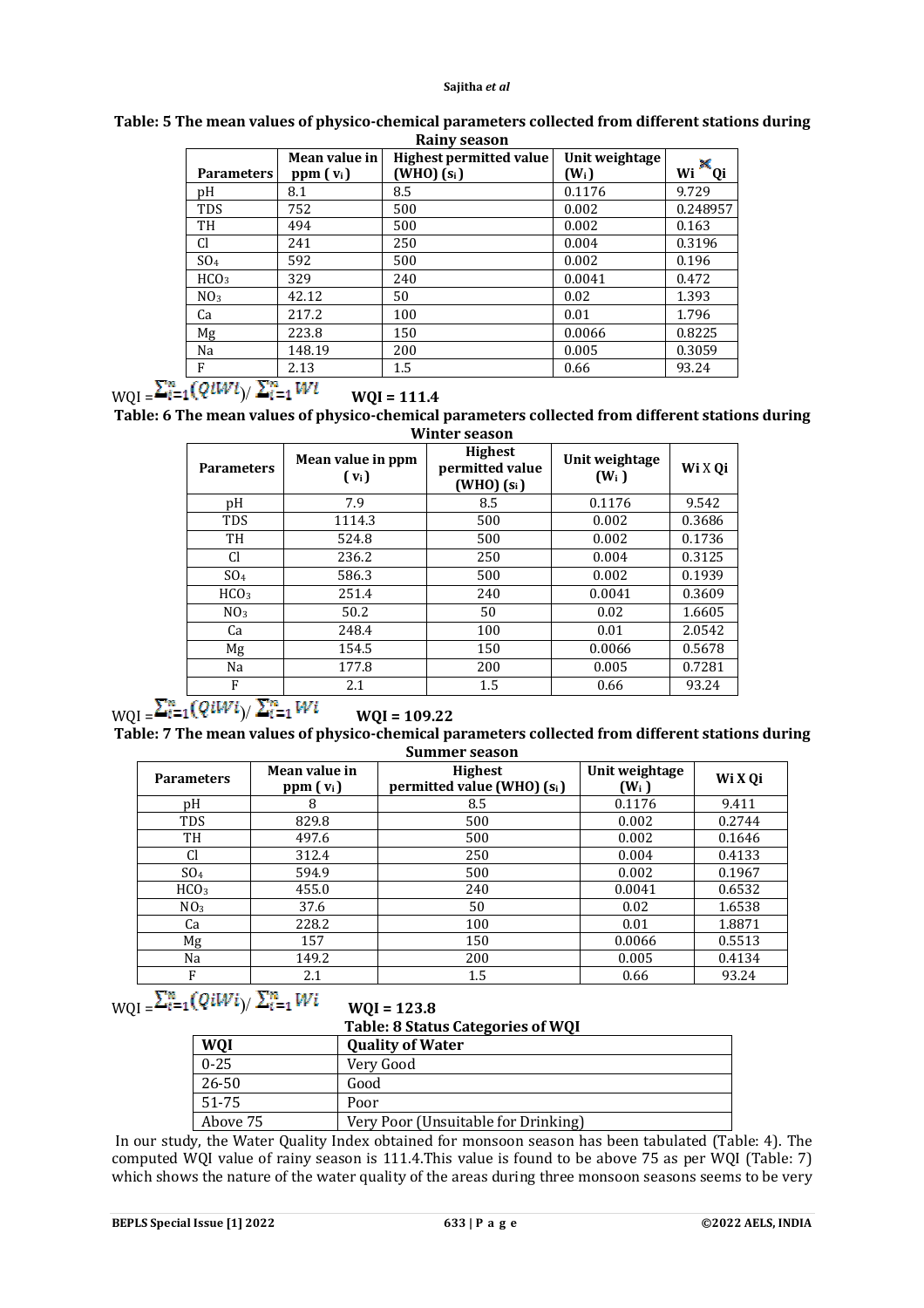poor. The overall high value of WQI of all the stations of our study has been found to be mainly due to the higher potent of iron, nitrate, total dissolved solids, hardness, fluorides, bicarbonate, chloride and manganese in the groundwater samples. It is clearly understood that the groundwater of our study area is not recommended for civic purposes as per the WQI standard values.

The parameters given in table (Table: 5) and the manipulation of WQI value for the groundwater samples of our area collected in the winter seasons of consecutive three years period indicates 109.22 which exceeds the normal value of 75. The cause of high potent of dissolved ions and solids in the groundwater of these areas may be due to hardness of the surface soil. The study area is adjacent closely to the coastal regions. The WQI value 123.8 as per the table (Table: 6) of the groundwater samples collected during three successive summer seasons (2020-2021) suggests that the water reserves at the surface tend to reach at the lower level, thus accumulating the excess dissolved solids of the soil and to become unsuitable for common needs as that of seawater

#### **Sodium adsorption ratio**

Sodium adsorption ratio is a measure of the amount of sodium (Na) relative to calcium (Ca) and magnesium (Mg) in the water extract from saturated soil paste. It is the ratio of the Na concentration divided by the square root of one-half of the Ca , Mg ions concentration. Soils that have SAR values of 13 or more may be characterized by an increased dispersion of organic matter and clay particles, reduced saturated hydraulic conductivity (Ksat) and aeration, and a general degradation of soil structure



## Fig.2 : **The graphical representation shows water quality index for different season**

Sodium absorption ration (SAR)12 Sodium absorption ratio is an important parameter to determine the suitability of irrigation water and is calculated by the following formula. SAR= Na + / $\sqrt{[($  Ca 2+ + Mg 2+) /2]

| <b>Sample stations</b> | Rainy season | <b>Winter season</b> | Summer season |
|------------------------|--------------|----------------------|---------------|
| $\mathbf{1}$           | 1.285        | 1.435                | 1.899         |
| $\overline{c}$         | 1.574        | 1.839                | 2.034         |
| $\overline{3}$         | 1.525        | 1.594                | 1.151         |
| $\overline{4}$         | 1.419        | 1.756                | 3.377         |
| 5                      | 1.573        | 1.568                | 14.796        |
| 6                      | 1.491        | 1.131                | 2.185         |
| 7                      | 1.729        | 1.489                | 1.729         |
| 8                      | 5.738        | 15.498               | 1.734         |
| 9                      | 1.509        | 1.489                | 1.509         |
| 10                     | 1.741        | 1.546                | 2.618         |
| 11                     | 1.648        | 13.554               | 3.902         |
| 12                     | 11.501       | 1.600                | 13.914        |
| 13                     | 10.671       | 1.863                | 1.849         |
| 14                     | 1.902        | 1.727                | 3.732         |
| 15                     | 1.554        | 16.748               | 1.502         |
| 16                     | 1.600        | 1.750                | 1.372         |
| 17                     | 1.863        | 1.560                | 1.793         |
| 18                     | 1.727        | 2.140                | 1.607         |
| 19                     | 1.744        | 1.472                | 2.058         |
| 20                     | 1.345        | 1.567                | 1.285         |
| 21                     | 1.245        | 2.104                | 17.557        |
| 22                     | 1.289        | 1.533                | 1.525         |
| 23                     | 1.562        | 3.436                | 1.419         |

#### **Table:8 Sodium Adsorption Ratio for various sample stations in three seasons**

Sodium absorption ratio Sodium hazard is a tendency of water to replace absorbed  $Ca^{2+}$ , Mg<sup>2+</sup> with Na+, which is expressed in terms ofSAR. The sodium forms alkaline water with a combination of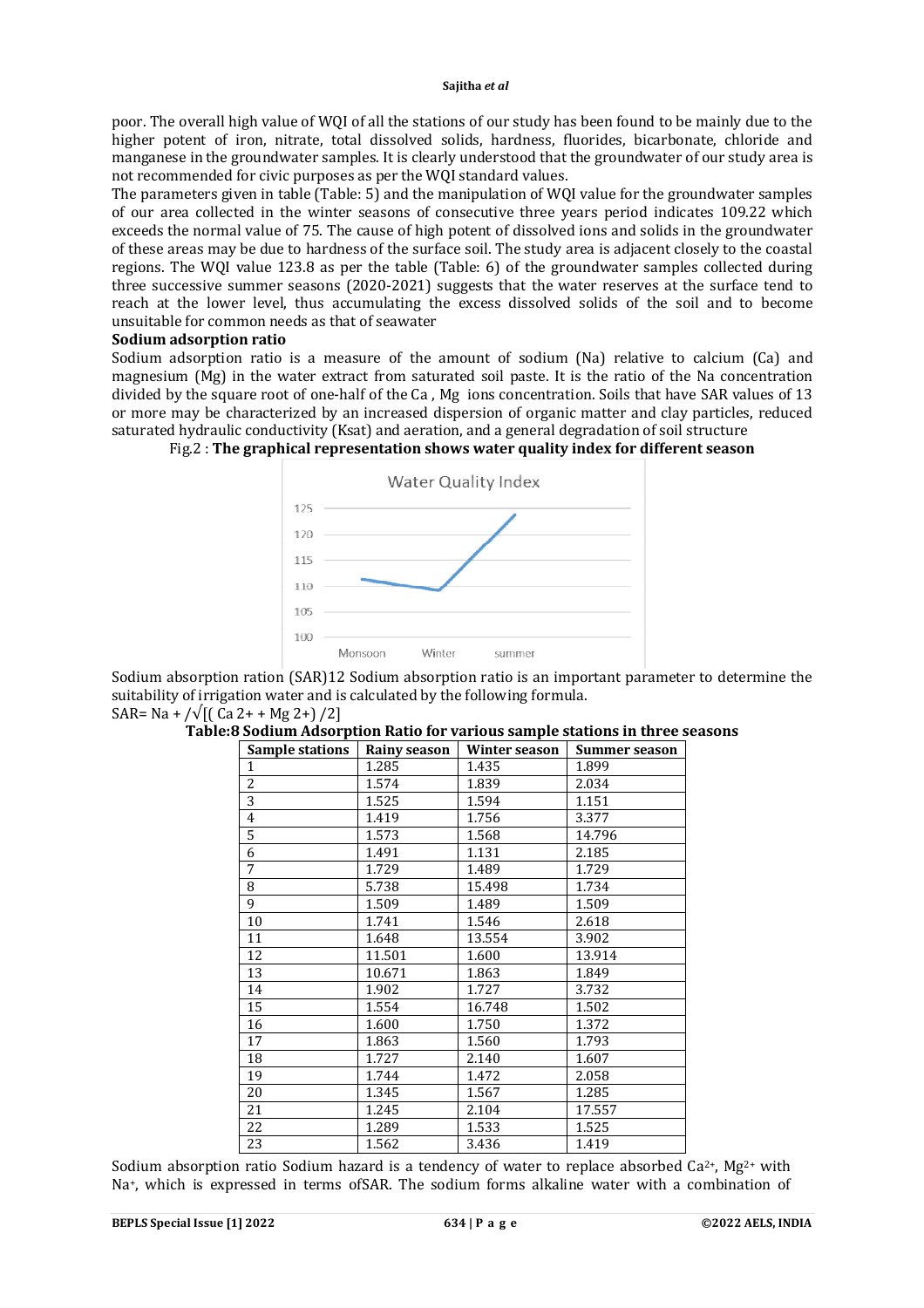carbonates and with chloride forms salinity. Exchangeable  $Ca^{2+}$ , Mg<sup>2+</sup> ions are replaced by Na+, which cause deflocculation and lose permeability of water [16-17]. The SAR value in the study area ranges from 1.285 to 1.744 meq/L for Rainy,1.131–3.436 meq/L in Winter season, while in Summer season it ranges from 1.151 to 3.914 meq/L (Table 8).At the same level of salinity and SAR, adsorption of sodium by soils and clay minerals is more at higher Mg: Ca ratios. This is because the bonding energy of magnesium is less than that of calcium, allowing more sodium adsorption and it happens when the ratio exceeds more than 4 [18]. It was also reported that water containing high levels of exchangeable magnesium causes infiltration problem [19]. Seventy five percent samples in Rainy and 66.70 %samples in Summer and winter seasons fall in 0–6 meq/L with no problems (Table 7) on SAR and remaining in the other two categories 6–9 and 9 meq/L having alkalinity problems.



**Fig. 3 Wilcox diagram showing the suitability of groundwater for irrigation**

Irrigation water containing large amounts of sodium is of special concern due to sodium's effects on the soil and poses a sodium hazard. Continued use of water having a high SAR leads to a breakdown in the physical structure of the soil. Sodium is adsorbed and becomes attached to soil particles. The soil then becomes hard and compact when dry and increasingly impervious to water penetration. Fine textured soils, especially those high in clay, are most subject to this action. Certain amendments may be required to maintain soils under high SARs. Calcium and magnesium, if present in the soil in large enough quantities, will counter the effects of the sodium and help maintain good soil properties [20]. Groundwater for irrigation with a SAR value less than 10 meq/L (SAR\ 10 meq/L) are classified as ''Excellent'', those with SAR values between 10 and 18 meq/L are termed ''Good'' and ''Doubtful'' if the SAR value is between 18 and 26 meq/L. "Unsuitable" refers to groundwater with a SAR value greater than 26 meg/L (SARI 26 meg/L) [21]. Based on SAR values for the study area, all the ground waters could be classified as excellent and would be suitable for irrigation. A plot of groundwater data on the US salinity diagram [22], in which the EC is taken as salinity hazard and SAR as alkalinity hazard (Fig. 4), shows 13.04 % of the samples fall within the low salinity-low sodium type of water (C1-S1) and 82.61 % fall under medium salinity-low sodium class (C2-S1). Only 4.35 % (representing only one sample) of the samples fall within the high-salinity hazard-low sodium hazard class (C3-S1). This groundwater sample (C3-S1) is from a well in the Tharamangalam of the Salem district. Groundwater's that fall within the C1- S1 and C2-S1 can be used for irrigation on all types of soil with little danger of the development of harmful levels of exchangeable sodium. However, C3S1 types of water could only be used to irrigate certain semi-tolerant crops.

#### **CONCLUSION**

The suitability of groundwater for irrigation in some selected areas of intensive farming in five areas of Salem district has been assessed with reference to internationally accepted standards. EC values in the study area show that the groundwater in the study area is excellent and good as such suitable for irrigation purpose.The WQI map prepared for the study area can be used as a tool for decision making, regarding the usage of water for drinking and other domestic purposes. With the help of Sodium absorption ratio a distinct zoning could be established with regard to the changes in major chemical compositions of their groundwater. Proper sewerage system followed by an effluent treatment plant, collection, treatment and disposal of solid waste by the municipality, usage of biofertilizers are some of the methods to be developed to safeguard the quality of surface and ground water of study areas. The method adopted can be implemented in other areas having similar water related problems so that water pollution can be prevented, thereby opening a way to face the water crisis of the whole world.